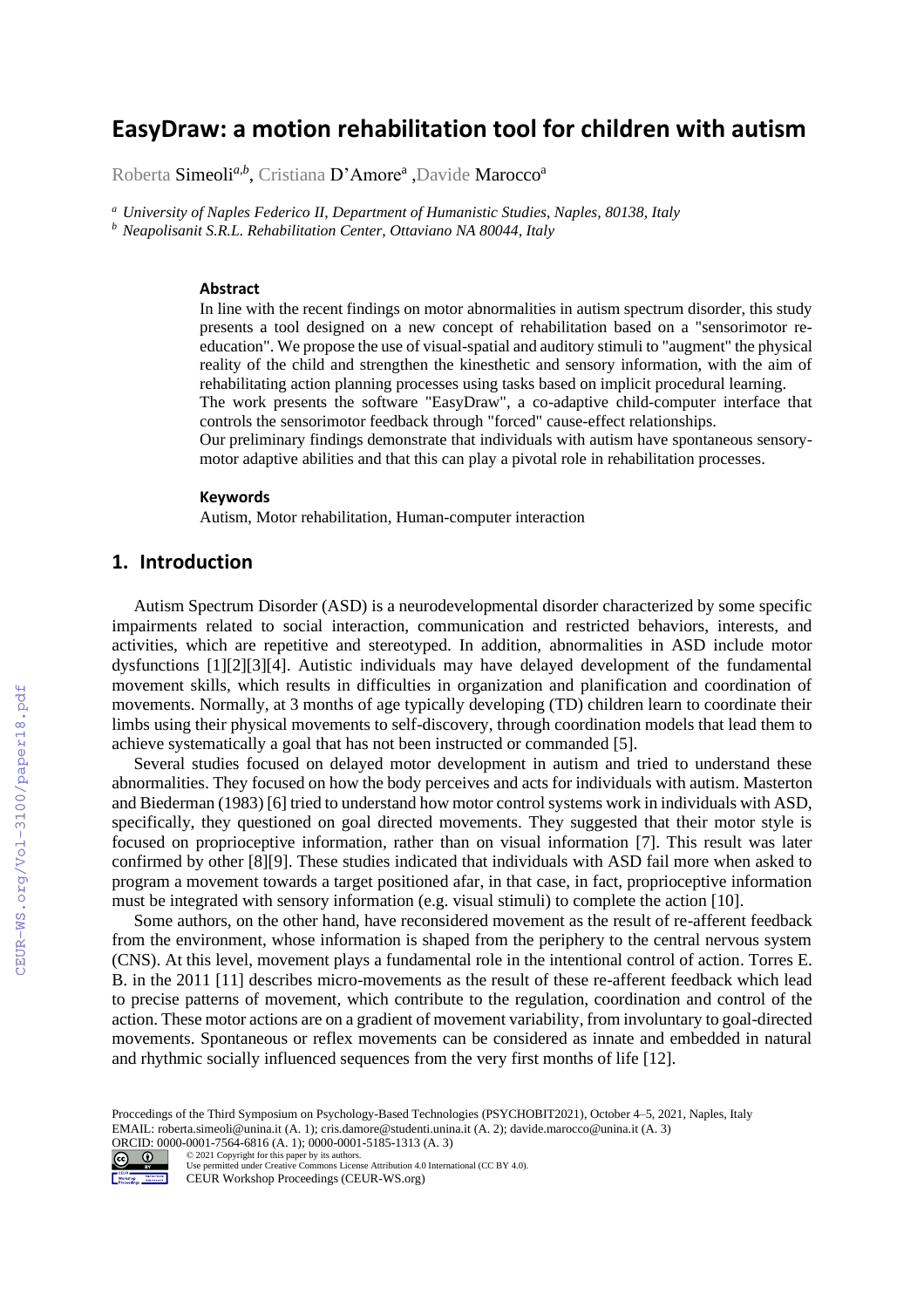In autism, the development of this type of movement is damaged, as results we observe abnormalities during the execution of motor actions (e.g., clumsiness, tiptoe walking, poor limb coordination, impaired eye-hand coordination).

These perspectives fit with Embodied Cognition theory [13], as far as, cognition is the result of experience and experience itself is the result of body-world interaction. "The body, through its sensorimotor abilities, draws biological, psychological and cultural information from the environment" [14]. According to this principle, human behavior can be defined as the result of human actions, environmental changes and their consequences on future behavior itself. This exchange is more than merely adaptive. The body is the first and main means through which human beings interface with the world. The development process relies on the integration of the information from the body (proprioceptive stimuli) and the surrounding world (sensorial stimuli). According to this statement, it may be useful to treat autism also through a sensorimotor re-education

In the last twenty years, some authors identified these motor abnormalities as typical motion patterns for autism [15][16][17][18][19][20]. These studies also play an important role for diagnostic process, given the limitations related to the diagnostic process for autism [21]. On the other hand, another important issue is to identify a valid therapeutic and rehabilitative approach to repair this damage.

Recently, some authors have wondered if it was possible to exploit the adaptive capacities of autistic individuals to work on the self-regulation of their goal-directed movements. The aim was to reshape the connection between intention and action, reinforcing the causal relationship through the use of visual and / or auditory feedback. Motor index detection was used to measure and test the quality of their movements [22].

In line with previous results and the recent studies that demonstrated the effectiveness of hi-tech tools for rehabilitation [23][24], this study presents "EasyDraw", a software designed to work on reorganize movement planning schemes. Some preliminary descriptive findings have been reported in results session. The target of the task is stimulating the integration of sensory feedbacks, through "forcing" cause-effect relationship between their own action and the world's "reaction". This study fits within the research field of embodied cognition, and aim to enhance autism rehabilitation processes, towards a "sensorimotor re-education".

#### **2. Methodology**

# **2.1. Participants**

The present study is a pilot study and involved 5 children diagnosed with ASD recruited at the Neapolisanit s.r.l. rehabilitation center. The participants were all males between the ages of 6 and 9. At the time of the study, three of the participants, were following a training with a hi-tech augmentative alternative communication tool (AAC) LI-AR [24], so they were familiar with the use of tablets.

For privacy reason we named participants with alphabetic code: A.A., E.E., G.F., G.G., P.P..

#### **2.2. Materials**

EasyDraw software was developed in Unity, using C#. A tablet with touch-sensitive screens was used to record movement coordinates of dragging movement on the screen during the task. The App consists of 2 different scenes that alternate each other. The first one (Figure 1) is a totally white screen where the user can move his finger drawing a multicolor line. This line is designed to disappear within few seconds from the touch, with the same speed and style of the movement performed. The second scene plays a short video.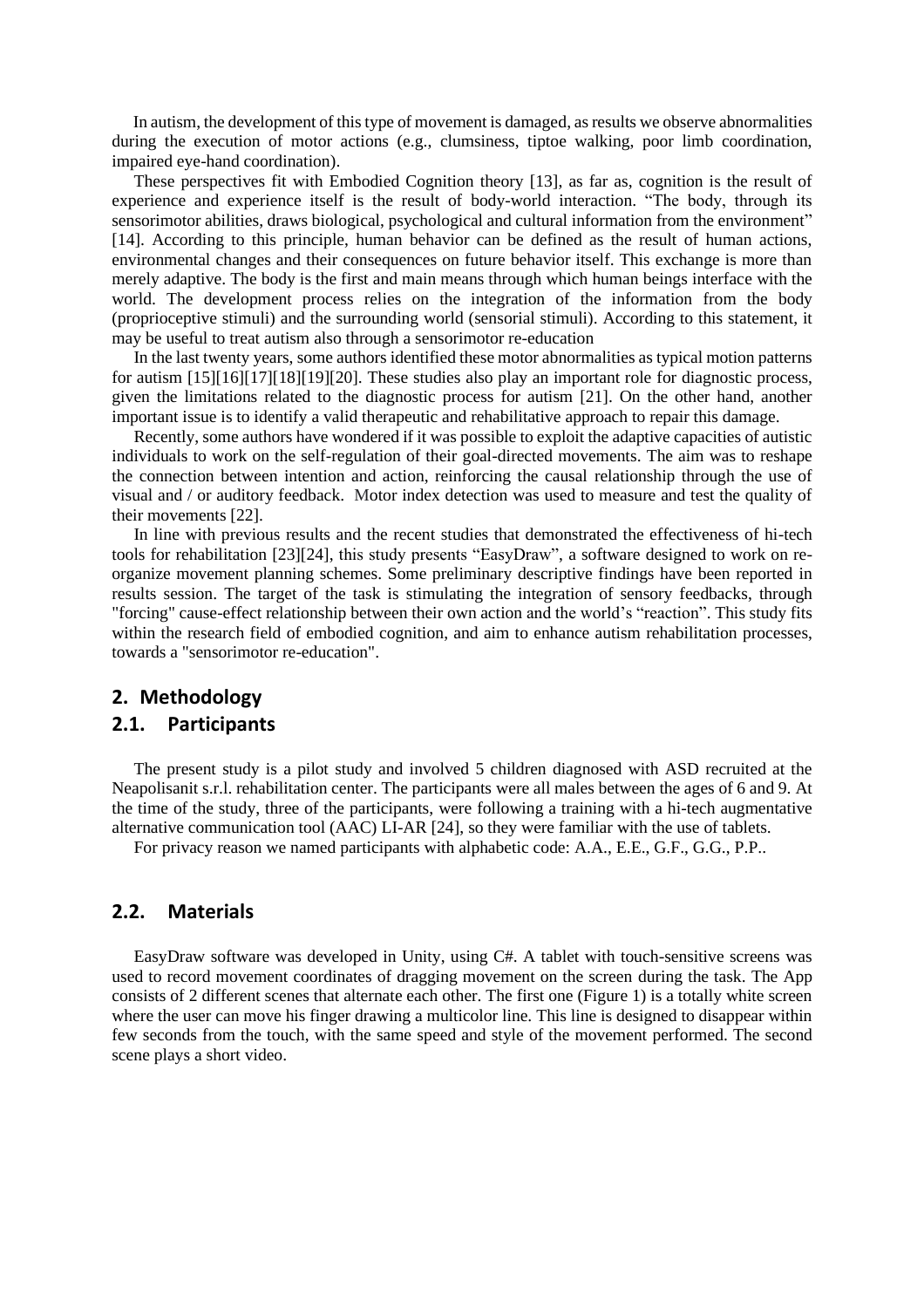



Switching between the two scenes occurred when the user performed some precise movements. In particular, the software was designed to randomly choose a "target area" on the screen. The target area is always invisible to the user and, each time the user touches the area, a 13 second video starts. The video plays consecutive parts of music video and / or episodes of cartoons selected among children's favorites, according to their parents or therapist report. The target area can be placed anywhere on the screen, and its position can change each time, according to the experimenter's settings. For the study, the position was set to change after 3 times the user reached the area itself within 40 seconds from the start of the probe.

The goal was to evoke voluntary but not goal-directed movements on the screen of a tablet. The trajectories resulting from this movement were recorded runtime as spatial coordinates  $(x, y)$ . The software records: (a) the number of finite trajectories (Trt), as the set of coordinates resulting from the moment the user places his finger on the screen until he lifts it off the screen; (b) the set of Trt necessary to reach the area (GenTent); (c) the (Probe) as the number of attempts necessary for the area to change; (d) the position of the target area (PosA); (e) x, y coordinates of movement. (Figure 2)

| F. D. - Blocco note di Windows                                                                                |
|---------------------------------------------------------------------------------------------------------------|
| File Modifica Formato Visualizza ?                                                                            |
| Trt; 1, Prob; 0, Gen Tent; 1, V0, 13/12/2020, 09:35:05:2664, PosA; 0.18, 6.77, PosTrt 1; -8.694292, -8.097622 |
| Trt. 1, Prob. 0, Gen Tent. 1, V0, 13/12/2020, 09:35:05:3118, PosA: 0.18, 6.77, PosTrt 1: -8.451403, -8.048603 |
| Trt. 1, Prob; 0, Gen Tent; 1, V0, 13/12/2020, 09:35:05:3280, PosA; 0.18, 6.77, PosTrt 1; -7.54239, -7.646422  |
| Trt: 1, Prob: 0, Gen Tent: 1, V0, 13/12/2020, 09:35:05:3419, PosA: 0.18, 6.77, PosTrt 1: -7.038915, -7.411525 |
| Trt. 1. Prob: 0. Gen Tent: 1. V0. 13/12/2020. 09:35:05:3629. PosA: 0.18. 6.77. PosTrt 1: -6.728407. -7.175975 |
| Trt. 1, Prob. 0, Gen Tent. 1, V0, 13/12/2020, 09:35:05:3802, PosA: 0.18, 6.77, PosTrt 1: -6.222568, -6.832433 |
| Trt. 1, Prob. 0, Gen Tent. 1, V0, 18/12/2020, 09:35:05:3960, PosA; 0.18, 6.77, PosTrt 1; -5.726104, -6.46728  |
| Trt. 1. Prob: 0. Gen Tent: 1. V0. 18/12/2020. 09:35:05:4109. PosA: 0.18. 6.77. PosTrt 1: -4.566822. -5.393381 |
| Trt. 1, Prob; 0, Gen Tent; 1, V0, 18/12/2020, 09:35:05:4263, PosA; 0.18, 6.77, PosTrt 1; -4.566822, -5.393381 |
| Trt. 1, Prob; 0, Gen Tent; 1, V0, 18/12/2020, 09:35:05:4431, PosA; 0.18, 6.77, PosTrt 1; -3.841119, -4.704683 |
| Trt: 1, Prob: 0, Gen Tent: 1, V0, 18/12/2020, 09:35:05:4565, PosA: 0.18, 6.77, PosTrt 1: -3.346625, -4.11691  |
| Trt. 1, Prob. 0, Gen Tent. 1, V0, 18/12/2020, 09:35:05:4728, PosA: 0.18, 6.77, PosTrt 1: -2.907817, -3.521633 |
| Trt. 2, Prob. 0, Gen Tent. 1, V0, 18/12/2020, 09:35:05:4903, PosA: 0.18, 6.77, PosTrt 1: -2.541117, -2.986789 |
| Trt: 2, Prob: 0, Gen Tent: 1, V0, 18/12/2020, 09:35:05:5057, PosA: 0.18, 6.77, PosTrt 1: -2.324028, -2.540061 |
| Trt. 2, Prob; 0, Gen Tent; 1, V0, 18/12/2020, 09:35:05:5235, PosA; 0.18, 6.77, PosTrt 1; -2.058805, -2.033225 |
| Trt. 2. Prob. 0. Gen Tent. 1. V0. 18/12/2020. 09:35:05:5380. PosA: 0.18. 6.77. PosTrt 1: -1.827675. -1.529582 |

**Figure 2**: The figure shows a portion of the datasheet resulting from the task.

# **2.3. Procedure**

During the test, the participants sat on small children's tables facing the therapist. For the pilot study experimenter set default settings for all the participants. The target area was 1.1 x 0.8 mm. The acquisition criteria for changing area was set to 3 probe in 40 sec. Participants received the tablet set on the white scene and no instructions were provided. If participants do not interact whit the tablet for 10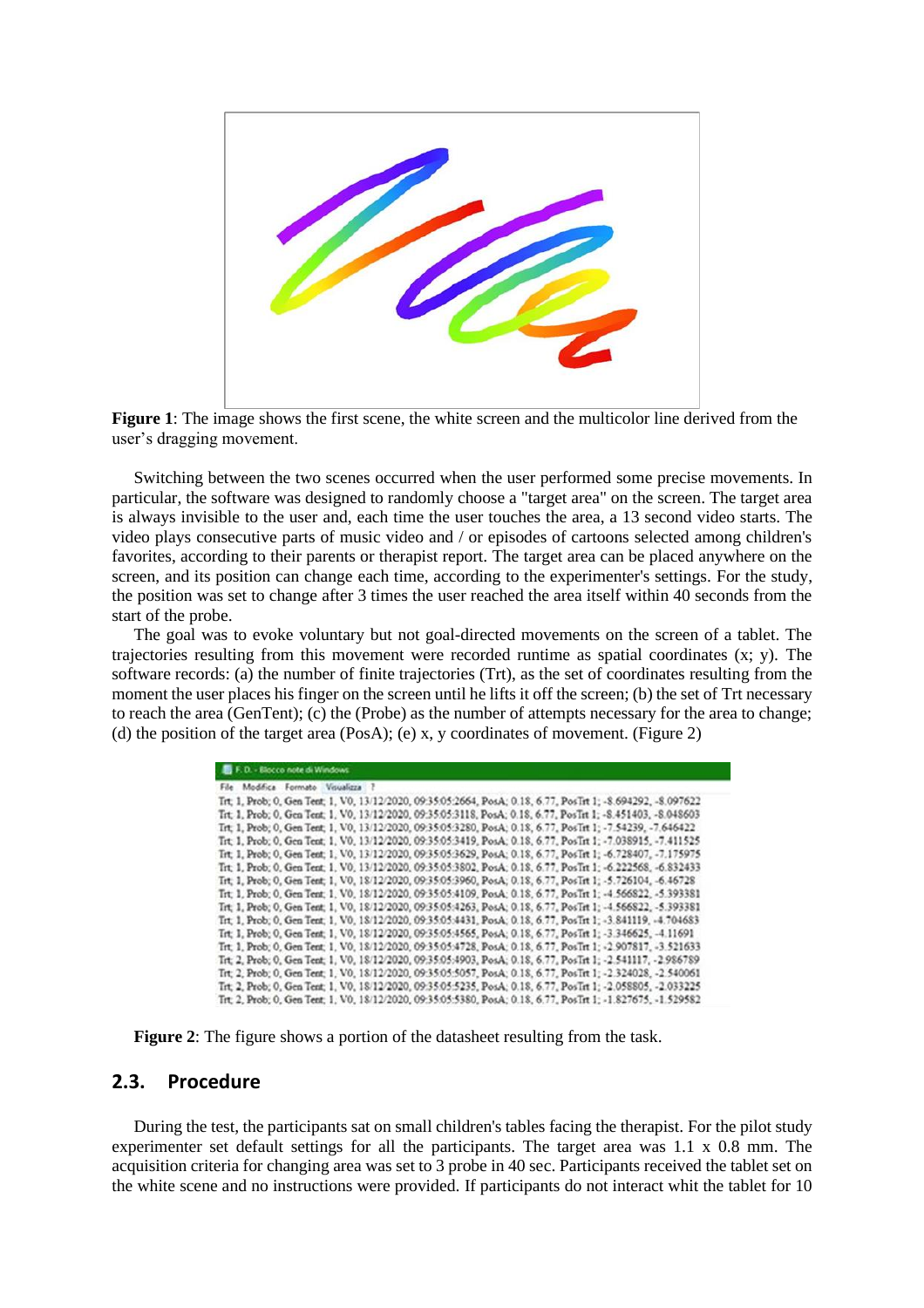sec, therapist may suggest verbally or with some physical prompt to start exploring the screen. The goal was to obtain an interaction with the screen as autonomous as possible. Each participant could learn how to perform the task, without any external suggestion, so that the experience of their own actions would suggest the goal of their movement itself. The task was completed when the last video was played, regardless of the performance.

### **2.4. Measurement**

The coordinate of movement were analyzed as: (a) MeanSpeed, the average speed values per Trial; (b) MeanAcceleration, the average acceleration values per trial; (c) Straightness index, the ratio between the distance of the starting and ending points of a trajectory and its length; (d) Directional change, the change in direction over time; (e) MeanLenght, the average amount of finite trajectories conducted during each task; (f) Trt, the average number of finite trajectories needed to reach the acquisition criterion for each Trial. In addition we observed the change in time spent to reach the target area as: (g) DTxT, the decreasing trend per trial obtained by the difference of time between first and last probe for each trial; (h) DT the general decreasing trend of time spent to reach the target area from the beginning to the end of the whole task.

## **3. Results**

Participants engaged with task for an average duration of 7 min and 66 sec, with a minimum of 4 min and 11 sec and a maximum of 10 min and 45 sec. Each participants reached the target area for at least 2 times, conducting the number of probe necessary to complete the video. Their main speed was of 5.127298 *mm/ms<sup>2</sup>* , while their average acceleration was 19.50328 *mm/ms<sup>2</sup>* . The average STH value was 0.429447, for 2 of the participants this value showed an increasing trend within the trials. For all the participants, except for one of them, the DC value showed a decreasing trend.

All the participants showed a general sharp decrease in time spent to reach the target area (DT). An average decrease in time was recorded also for each trial. A.A. showed a 95% of DT and DTxT, G.F. had a 97% of DT and 91% of DTxT, G.G reached a 94% of DT and a 71% of DTxT, P.P. showed a weaker decrease with a 52% of DT and a 74,64% of DTxT. E.E. was the only one to show a nonconsistent decreasing trend, in fact we observed an increasing trend (IT) of time during 2 trial amounted to 41% and a DT for the other two of 30%.

The differences emerged for E.E. triggered to a more detailed analysis of his movement performance. Furthermore we compared it with G.F. performance as his results were consistent to the group. Following a more detailed description of motion data for two of the participants. G.F. (Figure 3) and E.E. (Figure 4) showed the best performances reaching the greatest number of target area, but they also showed the most divergent features of movement. These 2 participants needed the fewest number of attempts to reach the acquisition criteria and thus change the target position. G.F. took 10 min and 54 sec to complete the task, and he reached the target area 18 times with an average of 3,75 probe per trial (3 was the minimum of probe necessary to the target area to change position). E.E. took 6 minute and 42 seconds to complete the task and he reached the target area 16 times with an average of 4 probe per trial.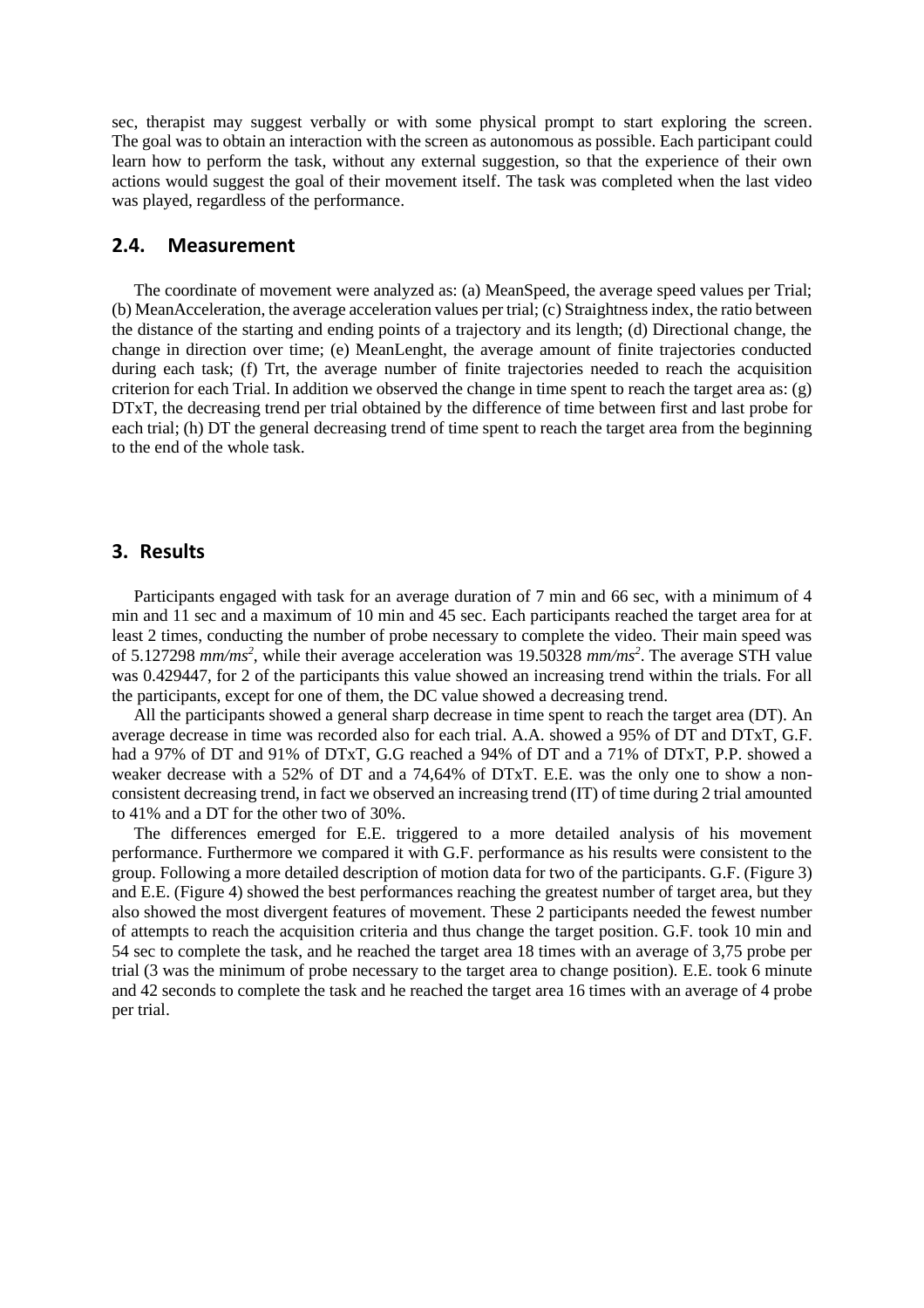

**Figure 3**: The graphs show the trend of some motion features during the G.F.'s performance. Respectively related to speed, acceleration, straightness, directional change, trajectory length and number of traits drawn during the performance, divided per trials.



**Figure 4**: The graphs show the trend of some motion features during the E.E.'s performance. Respectively related to speed, acceleration, straightness, directional change, trajectory length and number of traits drawn during the performance, divided per trials.

#### **4. Discussion**

This study, overall, presents a new way of thinking about rehabilitation for children with autism. We focused on how autistic individuals perceive the world and integrate these information with their own body perception. In an embodied perspective we propose a rehabilitation process that, without any instruction, physical prompt or imitation aid, could stimulate the child to discover the world and the cause-effect relation between his action and the world reaction. The aim was to design a task that would provide an experiential acquisition rather than an habit, using an implicit learning process. At this point in the work, we still have limited results to confirm the statement but we obtained preliminary finding on motion learning trend.

In general, we observed that, despite some motor pattern differences, each participant was able to meet the acquisition criteria and complete the trial at least two times and at most 5 times, employing on average 7 min. Most of the participants showed an increasing trend in acceleration and speed values, a decreasing value for the DC measure, a decreasing number of finite trajectories (Trt) and mean length of these trajectory. Quite all participants showed a general decreasing trend in time spent reaching the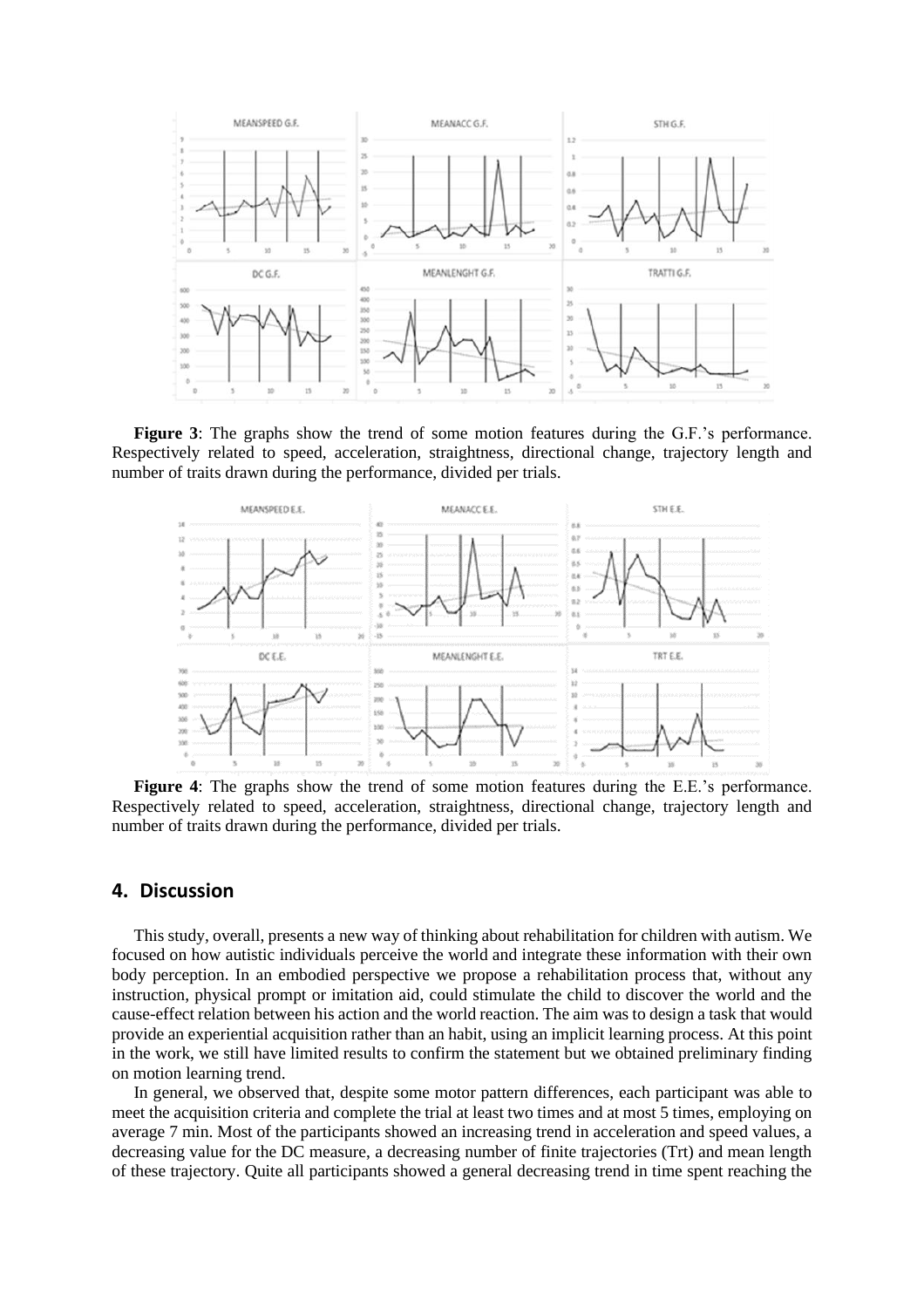area showing an adaptive behavior to the task. For some of the participants we observed divergent trend, regardless of the performance, as shown in Figure 3 and Figure 4.

Although G.F. and E.E. showed similar performance, their pattern of movement showed some interesting differences. E.E. showed the most atypical results, with a decreasing of STH and an increasing DC value, he drawn trajectories the most irregular. Furthermore, is evident an increase of trajectories' length as well as an increasing of number of finite trajectories drawn to complete the task. These movement pattern may suggest a gradual worsening of the performance, but this did not actually occur. These data reflect what has been observed during the experimentation. In fact, the observation of the experimental session and the therapist report, highlighted the presence of stereotyped behavior. Thus, these results could be probably due to the E.E.'s tendency to visually self-stimulate with the multicolor line produced during movement. So, during the task, whenever the white screen was presented, the child started to draw his multicolor line until he was satisfied and only after his selfstimulation was concluded he get the target area.

This result highlights that such a tool has the potential to provide new behavioral measures. A limitation of usability is also highlighted, in fact, it probably requires a greater customization level. For example, for children like E.E., the tool could be programmed to produce no visual effect during movement, but only the final consequence. Furthermore, this work, as mentioned, is inspired by the works of Torres, Yanovich, Metaxas from 2013 [22], in their study, the authors programmed the software to play the video as long as the participant stay in a certain position. Extensions of the present work could follow this direction, in order to strengthen the cause-effect dynamics. Further longitudinal studies and, a larger sample, are certainly necessary to observe both evolution over time and differences between individuals with ASD and other populations.

This study demonstrates that specific rehabilitation conditions, with little or no instruction, allow the children to independently discover the implicit goals of a task and independently learn how to plan their future actions in order to maximize the reward. Furthermore, analyzing this type of data, we may be able to quantify in real time the levels of predictability and reliability of the movement, from random to exploratory and goal-directed movements. The idea is that for ASD individuals the capacity of learning retention could be better and more effective if the interventions were based on spontaneous discovery rather than exclusively on explicit commands.

Through these activities could be possible to involve people with autism in spontaneous exploration, modulate their motor outputs according to external stimuli and make external reinforcements selfdetermined, leading to a more ecological learning process.

### **5. References**

- [1] Damasio, A. R., Maurer, R. G. (1978). A neurological model for childhood autism. Archives of Neurology, 35(12), 777-786.
- [2] Donnellan, A. M., Hill, D., Leary, M. R. (1995). Movement Differences and Diversity in Autism/Mental Retardation: Appreciating and Acommodating People with Communication and Behavior Challenges. Madison, WI: DRI Press..
- [3] Donnellan, A. M., Hill, D. A., Leary, M. R. (2013). Rethinking autism: implications of sensory and movement differences for understanding and support. Frontiers in Integrative Neuroscience, 6, 124. doi: 10.3389/ fnint.2012.00124.
- [4] Esposito, M., Autism, I. J., Ijard-, R. D., Esposito, M., Sloan, J., Nappo, R., Fadda, R., Fotia, F., Napoli, E., Mazzone, L., Vicari, E. S. (2019). Sensory Processing, Gastrointestinal Symptoms and Parental Feeding Practices in The Explanation of Food Selectivity: Clustering Children with and Without Autism. International Journal of Autism & Related Disabilities,  $2(1)$ ,  $1-12$ . https://doi.org/10.29011/2642-3227.000020.
- [5] Thelen, E., Fisher, D. M. (1983). From spontaneous to instrumental behavior: kinematic analysis of movement changes during very early learning. Child Dev. 54, 129–140. doi: 10.2307/1129869.
- [6] Masterton B. A., Biederman G. B., (1983), "Proprioceptive versus visual control in autistic children", Journal of Autism and Developmental Disorders, vol 13, pp 141–152.